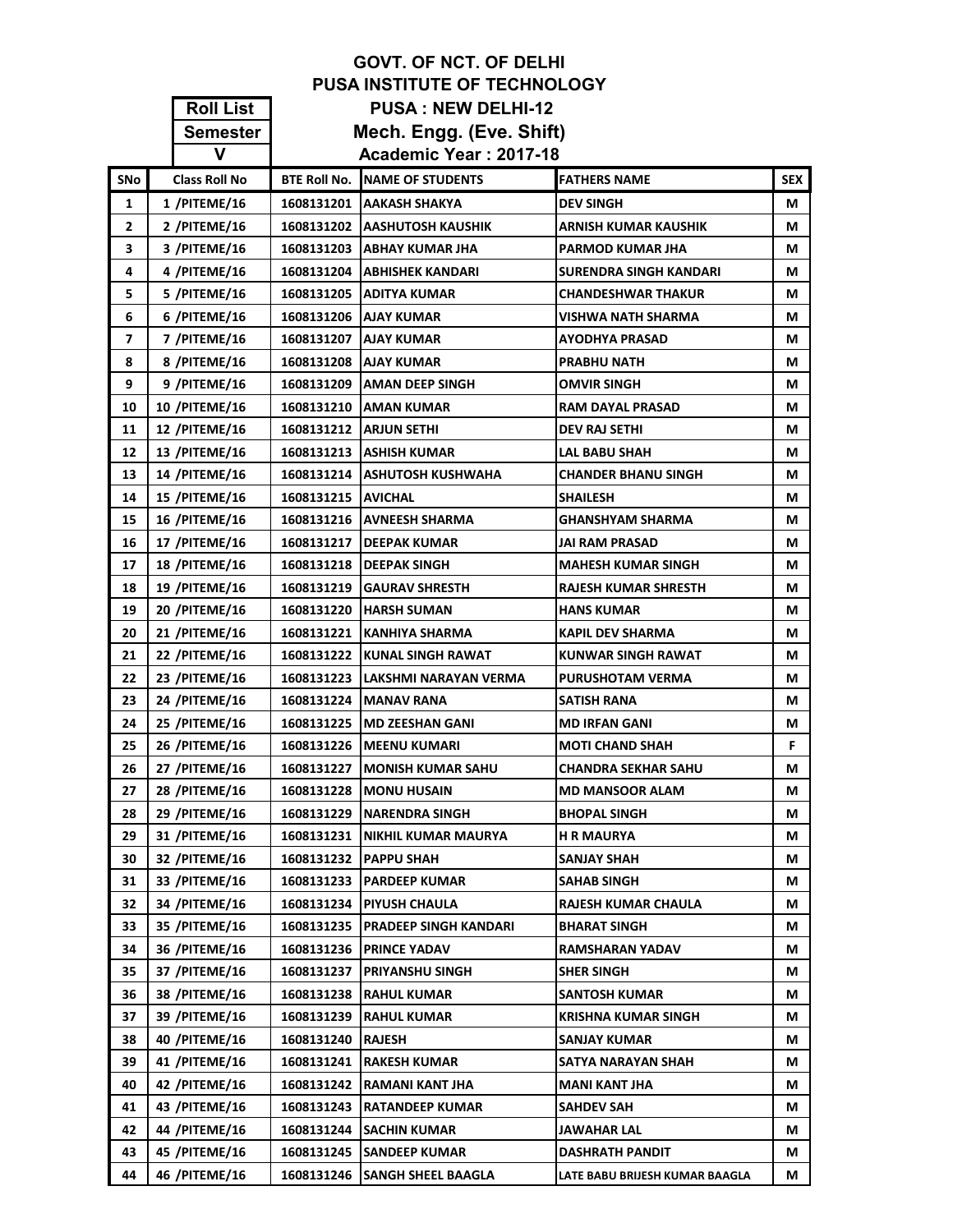| 45 | 47 /PITEME/16     | 1608131247 | <b>SUNDRAM JEE PATHAK</b>         | <b>IINDRAKANT PATHAK</b>    | М |
|----|-------------------|------------|-----------------------------------|-----------------------------|---|
| 46 | 48 / PITEME/16    | 1608131248 | TUSHAR PANCHAL                    | <b>MAHESH KUMAR</b>         | М |
| 47 | 49 /PITEME/16     | 1608131249 | <b>VIKAS GOTHWAL</b>              | CHIRANJI LAL GOTHWAL        | М |
| 48 | 50 /PITEME/16     | 1608131250 | <b>VISHAL PURI</b>                | <b>ASHOK KUMAR PURI</b>     | М |
| 49 | 50 /PITEME/16     | 1608131251 | YOGENDRA KUMAR                    | <b>BANARSI RAM</b>          | М |
| 50 | 3 /PPEME/15       | 1508131203 | <b>ADARSH KUMAR</b>               | <b>ISHIV SHANKAR PRASAD</b> | М |
| 51 | 52 /PITEME/ITI/17 | 1708133201 | <b>AMIT KUMAR</b>                 | <b>RAM AVTAR</b>            | М |
| 52 | 53 /PITEME/ITI/17 | 1708133202 | <b>ANURAG SHRIVASTAV</b>          | IRAJEEV KUMAR SHRIVASTAV    | М |
| 53 | 54 /PITEME/ITI/17 | 1708133203 | <b>PRAVESH YADAV</b>              | IRAMJANAM YADAV             | М |
| 54 | 55 /PITEME/ITI/17 | 1708133204 | <b>RISHI BHUSHAN KUMAR PANDEY</b> | <b>ISURESH KUMAR PANDEY</b> | М |
| 55 | 56 /PITEME/ITI/17 | 1708133205 | ISUNNY SINGH                      | <b>SANJAY KUMAR SINGH</b>   | М |

**I/c Mech. Engg. I/c Acad.Cell PRINCIPAL**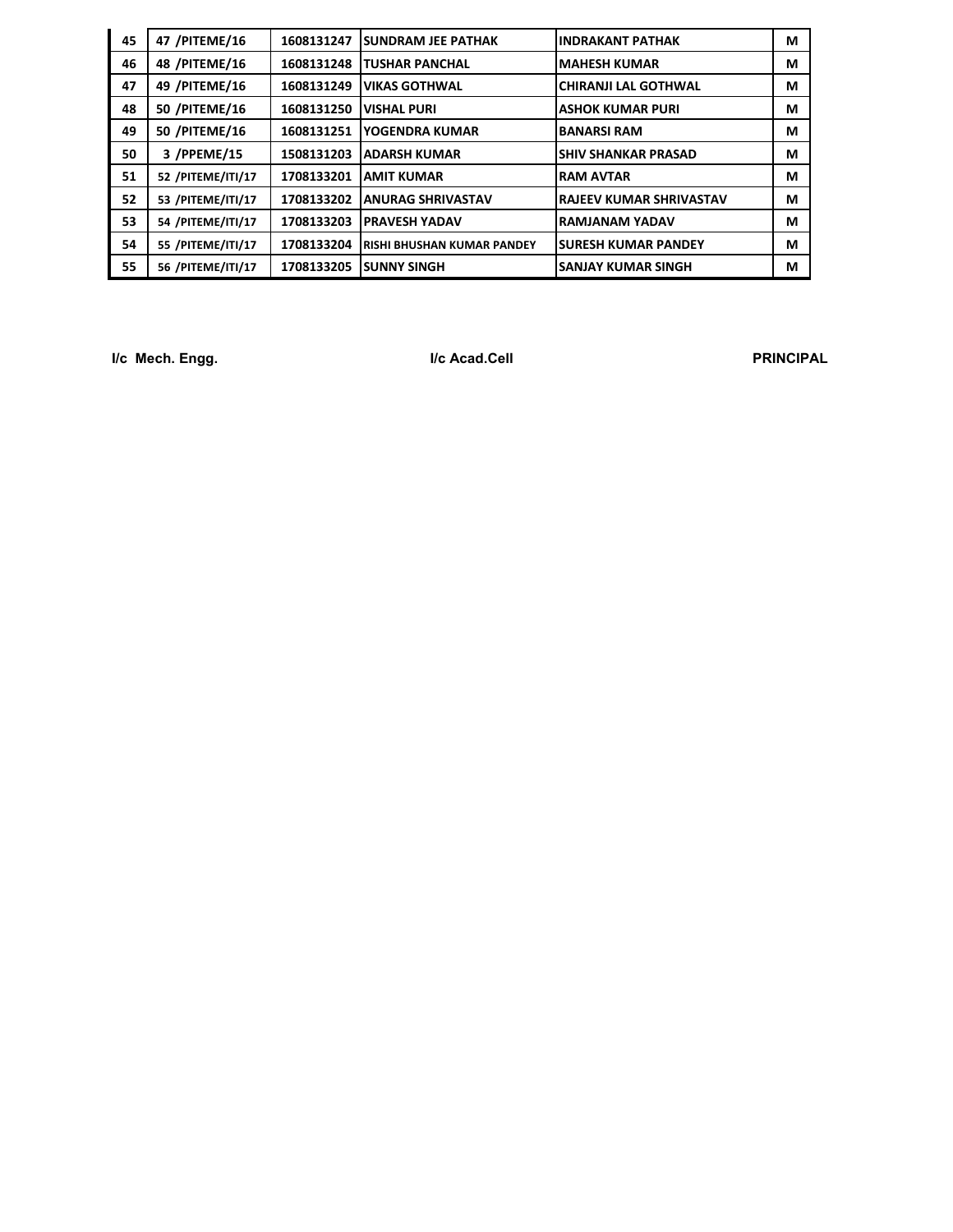|                             |                                     |                           | <b>GOVT. OF NCT. OF DELHI</b>                             |                                       |            |  |  |
|-----------------------------|-------------------------------------|---------------------------|-----------------------------------------------------------|---------------------------------------|------------|--|--|
|                             | <b>PUSA INSTITUTE OF TECHNOLOGY</b> |                           |                                                           |                                       |            |  |  |
|                             | <b>Roll List</b>                    | <b>PUSA: NEW DELHI-12</b> |                                                           |                                       |            |  |  |
|                             | <b>Semester</b>                     |                           | Civil Engg. (Eve. Shift)                                  |                                       |            |  |  |
| Academic Year: 2017-18<br>v |                                     |                           |                                                           |                                       |            |  |  |
| SNo                         | <b>Class Roll No</b>                |                           | <b>BTE Roll No. NAME OF STUDENTS</b>                      | <b>FATHERS NAME</b>                   | <b>SEX</b> |  |  |
| 1                           | 1 /PITECIVE/16                      |                           | 1608041201   ABHIMANYU KUMAR                              | <b>MANOJ KUMAR</b>                    | М          |  |  |
| 2                           | 2 /PITECIVE/16                      |                           | 1608041202 ABHISHEK GHUSINGA                              | JAGDISH PRASAD MEENA                  | М          |  |  |
| 3                           | 3 /PITECIVE/16                      |                           | 1608041203 ABHISHEK RATHOUR                               | <b>MAHIPAL SINGH RATHOUR</b>          | М          |  |  |
| 4                           | 4 /PITECIVE/16                      |                           | 1608041204 ADITYA KUMAR SAH                               | <b>ARJUN SAH</b>                      | М          |  |  |
| 5                           | 5 /PITECIVE/16                      |                           | 1608041205   AKASH SINGH                                  | VAIDYA NATH SINGH                     | М          |  |  |
| 6                           | 6 /PITECIVE/16                      |                           | 1608041206 AMAN KHAN                                      | <b>ABID ALI</b>                       | М          |  |  |
| 7                           | 7 /PITECIVE/16                      |                           | 1608041207   ANUJ CHAUDHARY                               | VIRENDER KUMAR                        | М          |  |  |
| 8                           | 8 /PITECIVE/16                      |                           | <b>1608041208 ARJUN KUMAR</b>                             | SURENDRA PAL SINGH                    | М          |  |  |
| 9                           | 9 /PITECIVE/16                      |                           | 1608041209 ASHISH TANWAR                                  | <b>SUBHASH CHAND TANWAR</b>           | М          |  |  |
| 10                          | 10 /PITECIVE/16                     |                           | 1608041210   BIMALJEET SINGH                              | AVINASH SINGH                         | М          |  |  |
| 11                          | 13 /PITECIVE/16                     |                           | 1608041213   DEVENDER YADAV                               | <b>RAM SINGH YADAV</b>                | М          |  |  |
| 12                          | 14 /PITECIVE/16                     |                           | 1608041214   DEVESH KUMAR                                 | <b>HARKESH SINGH</b>                  | М          |  |  |
| 13                          | 16 /PITECIVE/16                     |                           | <b>1608041216 HIMANSHU SATI</b>                           | GANESH CHANDRA SATI                   | M          |  |  |
| 14                          | 17 /PITECIVE/16                     |                           | 1608041217 INDRESH YADAV                                  | PRABHUNATH YADAV                      | М          |  |  |
| 15                          | 18 /PITECIVE/16                     |                           | 1608041218 JJOHAR UL ISLAM                                | <b>MOHD SHEIKH HANIF</b>              | М          |  |  |
| 16                          | 19 /PITECIVE/16                     |                           | 1608041219 KARAN VIR SINGH GAMBHIR                        | <b>KIRPAL SINGH GAMBHIR</b>           | М          |  |  |
| 17                          | 20 /PITECIVE/16                     |                           | 1608041220 MANISH DAS                                     | <b>MIHIR KUMAR DAS</b>                | М          |  |  |
| 18                          | 21 /PITECIVE/16                     |                           | 1608041221   MANISH KUMAR                                 | <b>MAHESHWARI PRASAD</b>              | М          |  |  |
| 19                          | 22 /PITECIVE/16                     |                           | 1608041222 IMD SHAMSE ALAM                                | <b>MD RAZI AHMAD</b>                  | М          |  |  |
| 20                          | 23 /PITECIVE/16                     |                           | 1608041223   MD NOOR AALAM                                | GULAM MUSTAFA                         | М          |  |  |
| 21                          | 24 /PITECIVE/16                     |                           | 1608041224 MITHILESH KUMAR YADAV                          | VINDA PRASAD YADAV                    | М          |  |  |
| 22                          | 25 /PITECIVE/16                     |                           | 1608041225 MOHD MEHTAB                                    | <b>MOHD YUSUF</b>                     | М          |  |  |
| 23                          | 26 /PITECIVE/16                     | 1608041226 NIKHIL         |                                                           | <b>SURAJPAL SINGH</b>                 | М          |  |  |
| 24                          | 27 /PITECIVE/16                     |                           | 1608041227 INIRUJ SUDHAKAR                                | SANJAY KUMAR SUDHAKAR                 | М          |  |  |
| 25                          | 28 /PITECIVE/16                     | 1608041228 NITEESH        |                                                           | <b>ARUN MEHTO</b>                     | М          |  |  |
| 26                          | 29 /PITECIVE/16                     | 1608041229 NITIN          |                                                           | <b>RAJESH KUMAR</b>                   | М          |  |  |
| 27                          | 30 /PITECIVE/16                     |                           | 1608041230  PANKAJ BHARDWAJ                               | <b>MUKESH CHAND</b>                   | M          |  |  |
| 28                          | 31 /PITECIVE/16                     |                           | 1608041231 PANKAJ UPADHAYAY                               | LEELADHAR UPADHAYAY                   | М          |  |  |
| 29                          | 32 /PITECIVE/16                     |                           | 1608041232 PAWAN KUMAR                                    | KALYAN SINGH                          | М          |  |  |
| 30                          | 33 /PITECIVE/16                     | 1608041233   PRIYANKA     |                                                           | AKHILESH SINGH                        | F.         |  |  |
| 31                          | 34 /PITECIVE/16                     |                           | 1608041234   PRIYANSH DHIMAN                              | KULDEEP KUMAR DHIMAN                  | М          |  |  |
| 32                          | 35 /PITECIVE/16                     |                           | <b>1608041235 RAHUL SINGH</b>                             | <b>HIRDYANAND SINGH</b>               | M          |  |  |
| 33<br>34                    | 36 /PITECIVE/16<br>37 /PITECIVE/16  |                           | 1608041236 RAJEEV KUMAR GUPTA                             | <b>HARI OM GUPTA</b>                  | М          |  |  |
| 35                          | 38 /PITECIVE/16                     | 1608041237 RAMOLI         | 1608041238 RASHID ANWAR                                   | NAIN SINGH<br><b>MD ZAKIR HUSSAIN</b> | F.         |  |  |
| 36                          | 39 /PITECIVE/16                     |                           |                                                           |                                       | М          |  |  |
| 37                          | 40 /PITECIVE/16                     |                           | 1608041239  RISHI SHUKLA<br>1608041240 RITESH KUMAR YADAV | JANARDAN SHUKLA<br>CHANDESHWAR YADAV  | М<br>М     |  |  |
| 38                          | 41 /PITECIVE/16                     | 1608041241  ROHIT         |                                                           | RAJ KUMAR                             | М          |  |  |
| 39                          | 42 /PITECIVE/16                     |                           | 1608041242   SAKET KUMAR JHA                              | NAVEEN KUMAR JHA                      | М          |  |  |
| 40                          | 43 /PITECIVE/16                     | 1608041243 SAURAV         |                                                           | JAI BHAGWAN                           | М          |  |  |
| 41                          | 44 /PITECIVE/16                     |                           | 1608041244 SHARAD TANWAR                                  | <b>NARESH TANWAR</b>                  | М          |  |  |
| 42                          | 45 /PITECIVE/16                     |                           | 1608041245 SUBODH PAL                                     | VIJAY SINGH                           | М          |  |  |
| 43                          | 46 /PITECIVE/16                     |                           | 1608041246  SURYANSH SHUKLA                               | RAVINDER SHUKLA                       | М          |  |  |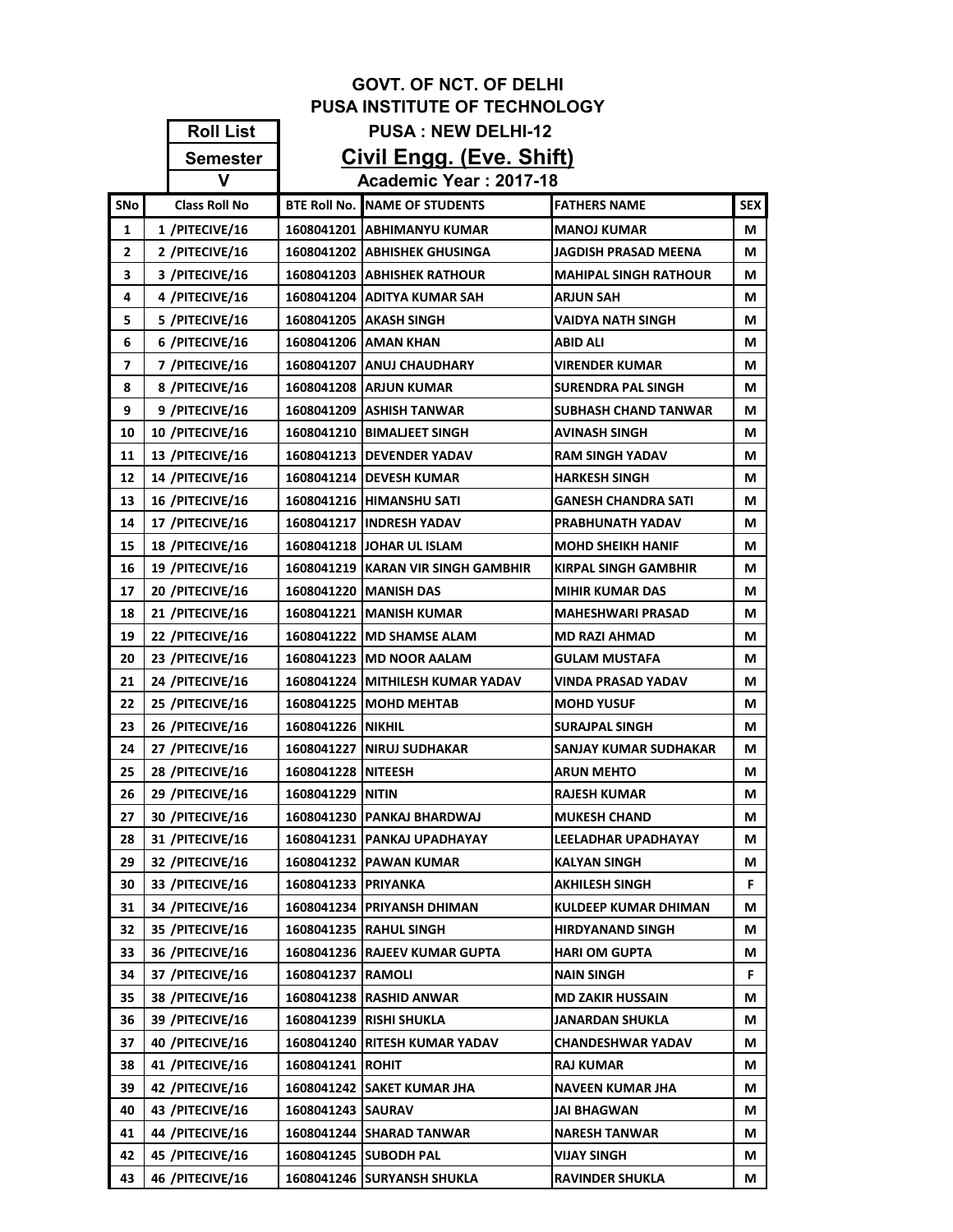| 44 | 47 /PITECIVE/16     |                   | <b>1608041247 JUMID KUMAR</b>   | <b>IMADAN LAL PATEL</b> | М |
|----|---------------------|-------------------|---------------------------------|-------------------------|---|
| 45 | 48 /PITECIVE/16     | 1608041248 UTTESH |                                 | <b>VIJAY SHARMA</b>     | М |
| 46 | 49 / PITECIVE/16    |                   | 1608041249 VARUN JAIPURIYA      | D.N. JAIPURIYA          | М |
| 47 | 50 /PITECIVE/16     |                   | <b>1608041250 IVISHAL KUMAR</b> | <b>SATISH KUMAR</b>     | М |
| 48 | 51 /PITECIVE/16     | 1608041251 VIVEK  |                                 | <b>PRAVIND KUMAR</b>    | М |
| 49 | 51 /PITECIVE/ITI/17 |                   | 1708043201 UMANG RAHI           | <b>HARBANS LAL</b>      | М |
| 50 | 52 /PITECIVE/ITI/17 |                   | 1708043202 VIPENDER KUMAR       | <b>SHIV DAYAL</b>       | М |

**I/c Civil Engg. I/c Acad.Cell PRINCIPAL**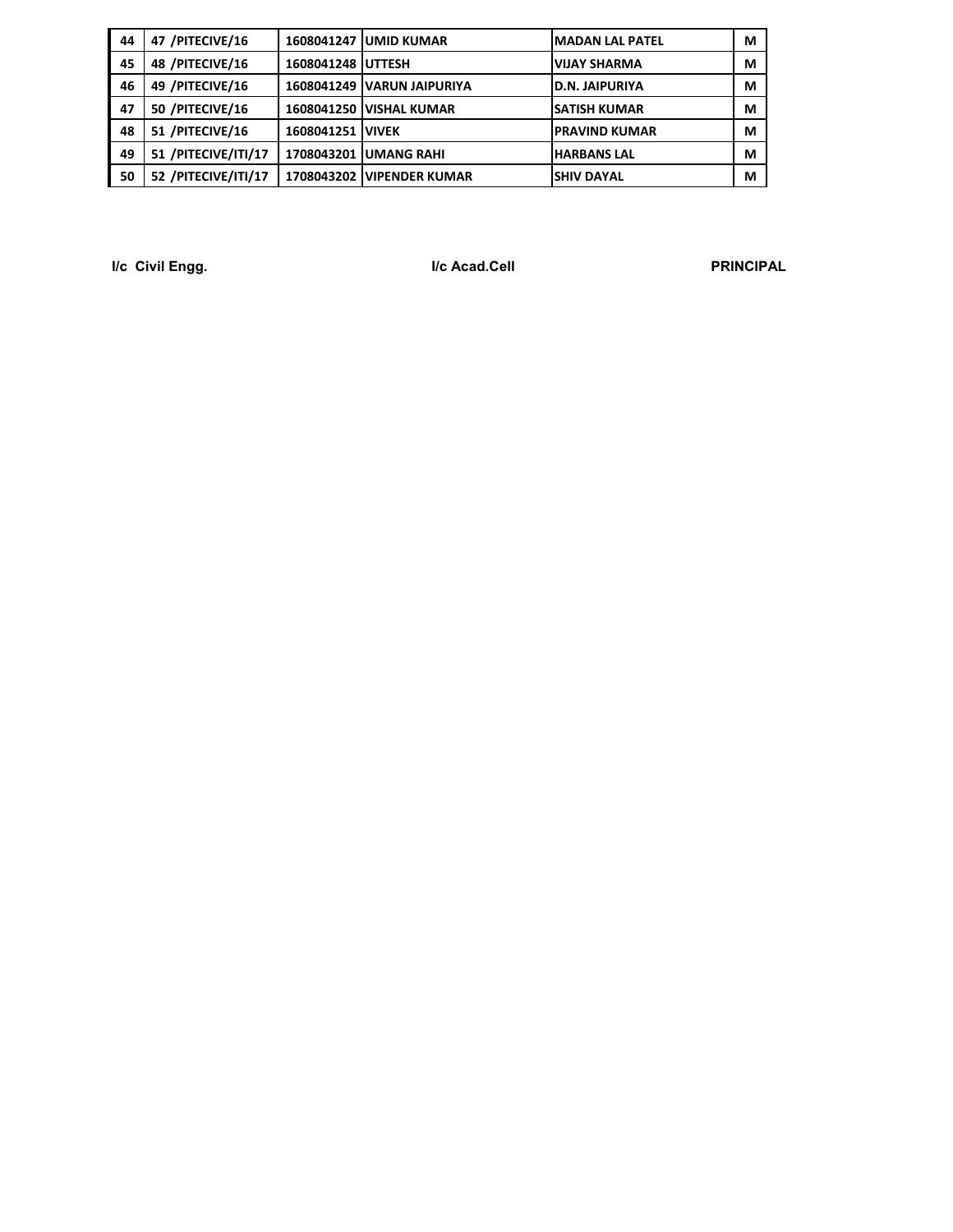|            |                       |                         | <b>GOVT. OF NCT. OF DELHI</b>         |                            |            |
|------------|-----------------------|-------------------------|---------------------------------------|----------------------------|------------|
|            |                       |                         | <b>PUSA INSTITUTE OF TECHNOLOGY</b>   |                            |            |
|            | <b>Roll List</b>      |                         | <b>PUSA: NEW DELHI-12</b>             |                            |            |
|            | <b>Semester</b>       |                         | Elect. Engg. (Eve. Shift)             |                            |            |
|            | V                     |                         | Academic Year: 2017-18                |                            |            |
| <b>SNo</b> | <b>Class Roll No</b>  |                         | <b>BTE ROII NO. INAME OF STUDENTS</b> | <b>FATHERS NAME</b>        | <b>SEX</b> |
| 1          | 1 /PITEELE/16         |                         | 1608091201   AAYUSH KUMAR             | <b>KRISHAN KUMAR</b>       | М          |
| 2          | 2 /PITEELE/16         |                         | 1608091202   ABHISHEK ARYA            | <b>AJIT KUMAR</b>          | М          |
| 3          | 3 /PITEELE/16         |                         | 1608091203 ABHISHEK RAWAT             | <b>PREM SINGH RAWAT</b>    | М          |
| 4          | 4 /PITEELE/16         | 1608091204 AKHIL        |                                       | <b>KEDAR RAI</b>           | М          |
| 5          | 5 /PITEELE/16         |                         | 1608091205   AKHIL SINGH PARMAR       | <b>BHARAT SINGH PARMAR</b> | М          |
| 6          | 6 /PITEELE/16         |                         | 1608091206   AMAN VERMA               | JAI GANESH VERMA           | М          |
| 7          | 7 /PITEELE/16         | 1608091207   ANIL       |                                       | <b>VISHNU PRASAD</b>       | М          |
| 8          | 8 /PITEELE/16         |                         | 1608091208 ANKUSH RAJ                 | <b>DINESH PRASAD</b>       | М          |
| 9          | 9 /PITEELE/16         |                         | 1608091209   ANSHUL RASTOGI           | <b>RAJESH RASTOGI</b>      | М          |
| 10         | <b>10 /PITEELE/16</b> |                         | 1608091210 ANUJ KUMAR                 | <b>SHEESHPAL</b>           | М          |
| 11         | <b>11 /PITEELE/16</b> |                         | 1608091211   ASHISH KUMAR ATRI        | <b>SHYODAN SINGH</b>       | М          |
| 12         | <b>12 /PITEELE/16</b> |                         | 1608091212   ASHISH KUMAR PANDEY      | <b>KEDARNATH PANDEY</b>    | М          |
| 13         | 13 /PITEELE/16        |                         | 1608091213 ASHU MEENA                 | <b>BIJENDRA MEENA</b>      | М          |
| 14         | <b>14 /PITEELE/16</b> | 1608091214   ASHUTOSH   |                                       | <b>SURENDER SINGH</b>      | М          |
| 15         | 15 /PITEELE/16        |                         | 1608091215 ASHUTOSH RANJAN            | ARVIND KUMAR MANDAL        | М          |
| 16         | <b>16 /PITEELE/16</b> |                         | 1608091216   AYUSH UJLAYAN            | <b>SANJAY KUMAR</b>        | М          |
| 17         | 17 /PITEELE/16        |                         | 1608091217 IDEEPAK PAL                | <b>RAJENDER SINGH</b>      | М          |
| 18         | <b>18 /PITEELE/16</b> |                         | 1608091218   DEEPCHAND                | <b>SHAMBHU PRASAD</b>      | М          |
| 19         | <b>19 /PITEELE/16</b> | 1608091219   DIVESH PAL |                                       | <b>KULVINDER PAL</b>       | М          |
| 20         | <b>20 /PITEELE/16</b> |                         | 1608091220 DIWAKAR MISHRA             | <b>ARUN MISHRA</b>         | М          |
| 21         | 21 /PITEELE/16        |                         | 1608091221  HARPREET SINGH            | <b>SATNAM SINGH</b>        | М          |
| 22         | 22 /PITEELE/16        | 1608091222  HIMANSHU    |                                       | <b>MAHIPAL SINGH</b>       | М          |
| 23         | 23 /PITEELE/16        | 1608091223  HIMANSHU    |                                       | <b>BHARAT SINGH</b>        | М          |
| 24         | 24 /PITEELE/16        |                         | 1608091224 HIMANSHU GAUR              | <b>RAVI DUTT</b>           | М          |
| 25         | 25 /PITEELE/16        |                         | 1608091225 IMRAN KHAN                 | <b>AHBAB KHAN</b>          | М          |
| 26         | <b>26 /PITEELE/16</b> | 1608091226              | <b>KARAN YADAV</b>                    | <b>MANOJ YADAV</b>         | М          |
| 27         | 27 /PITEELE/16        | 1608091227              | <b>KARTIK</b>                         | <b>SHANKAR DASS</b>        | М          |
| 28         | 28 /PITEELE/16        | 1608091228              | <b>KARTIK SHARMA</b>                  | <b>RAJESH SHARMA</b>       | М          |
| 29         | 29 /PITEELE/16        | 1608091229              | <b>KULDEEP</b>                        | <b>PAN SINGH</b>           | М          |
| 30         | 30 /PITEELE/16        | 1608091230              | <b>KUNAL RAWAT</b>                    | <b>BAHADUR SINGH RAWAT</b> | М          |
| 31         | 31 /PITEELE/16        |                         | 1608091231   MANISH KUMAR             | <b>RAMESH CHAND</b>        | М          |
| 32         | 32 /PITEELE/16        | 1608091232 MIKKI        |                                       | OM PRAKASH                 | М          |
| 33         | 33 /PITEELE/16        | 1608091233              | <b>MOHD SALMAN</b>                    | SABBIR ALI                 | М          |
| 34         | 34 /PITEELE/16        |                         | 1608091234   NADEEM AHMAD             | <b>RAFIQ AHMAD</b>         | М          |
| 35         | 35 /PITEELE/16        | 1608091235              | <b>NEEL KAMAL</b>                     | <b>NIRANJAN KUMAR</b>      | М          |
| 36         | 36 /PITEELE/16        | 1608091236              | <b>PRAFUL GUPTA</b>                   | <b>SUNIL GUPTA</b>         | М          |
| 37         | 37 /PITEELE/16        | 1608091237              | <b>RAGHAV SAINI</b>                   | <b>GURVINDER SAINI</b>     | М          |
| 38         | 38 /PITEELE/16        | 1608091238              | RAGHVENDRA KUMAR                      | <b>RAMESH RAI</b>          | М          |
| 39         | 39 /PITEELE/16        |                         | 1608091239 RAJESHWAR GAUR             | <b>ASHOK GAUR</b>          | М          |
| 40         | 40 /PITEELE/16        | 1608091240              | <b>RAVIKANT SHEKHAR</b>               | <b>MAHESH RAI</b>          | М          |
| 41         | 41 /PITEELE/16        | 1608091241 SACHIN       |                                       | <b>JAI SINGH</b>           | М          |
| 42         | 42 /PITEELE/16        | 1608091242              | <b>SAGAR KUMAR</b>                    | UMESH MANDAL               | М          |
| 43         | 43 /PITEELE/16        | 1608091243              | SANJAY YADAV                          | LAL BAHADUR YADAV          | М          |
| 44         | 44 /PITEELE/16        | 1608091244              | <b>SHUBHAM</b>                        | <b>RAM SANJEEVAN</b>       | М          |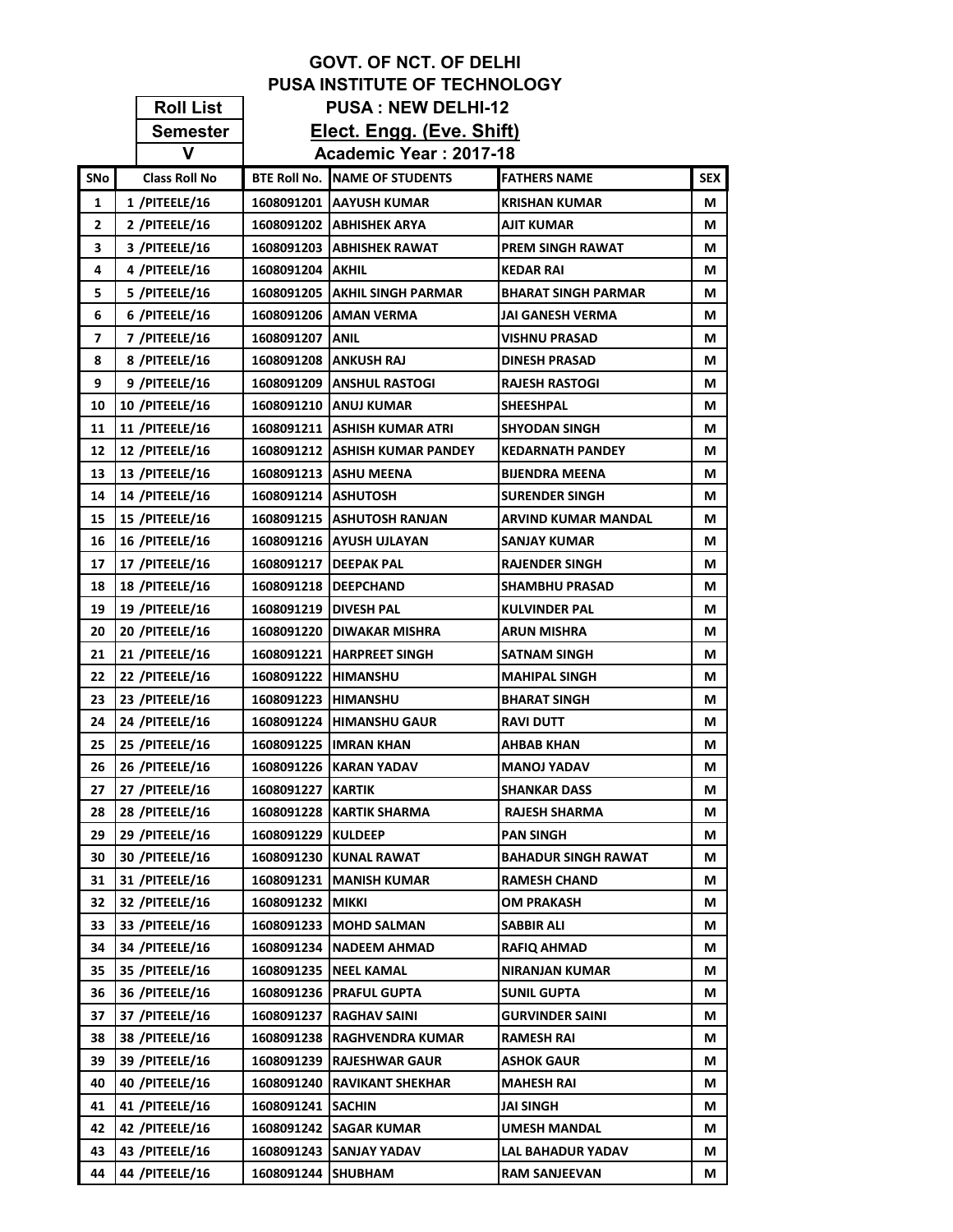| 45 | 45 /PITEELE/16     | 1608091245 | <b>ISHUBHAM GAUTAM</b>     | <b>DINESH KUMAR GAUTAM</b>  | М |
|----|--------------------|------------|----------------------------|-----------------------------|---|
| 46 | 46 /PITEELE/16     | 1608091246 | <b>ISHUBHAM SAXENA</b>     | NARENDER PRASAD SAXENA      | м |
| 47 | 47 /PITEELE/16     | 1608091247 | <b>TARUN KUMAR</b>         | <b>LALESHWAR THAKUR</b>     | М |
| 48 | 48 /PITEELE/16     | 1608091248 | <b>VIKRAM KUMAR</b>        | <b>KRISHNA PRASAD SINGH</b> | М |
| 49 | 49 /PITEELE/16     | 1608091249 | <b>IVIVEK KUMAR</b>        | <b>MAHA SHANKAR</b>         | М |
| 50 | 50 /PITEELE/16     | 1608091250 | YOGESH KUMAR               | <b>IMUKESH KUMAR</b>        | м |
| 51 | 51 /PITEELE/ITI/17 | 1708093201 | <b>CHANDRA PRAKASH SAH</b> | <b>SHIV SHANKAR PRASAD</b>  | М |
| 52 | 52 /PITEELE/ITI/17 | 1708093202 | <b>IGAURAV KUMAR</b>       | <b>SUNIL KUMAR</b>          | М |
| 53 | 53 /PITEELE/ITI/17 | 1708093203 | <b>IRAVINDER KUMAR</b>     | <b>GOPICHAND</b>            | М |
| 54 | 54 /PITEELE/ITI/17 | 1708093204 | <b>ISHUBHAM JAIN</b>       | AVANINDRA KUMAR JAIN        | М |
| 55 | 55 /PITEELE/ITI/17 | 1708093205 | <b>VIKAS BHANDARI</b>      | <b>MAAN SINGH BHANDARI</b>  | М |

**I/c Elect. Engg. I/c Acad.Cell PRINCIPAL**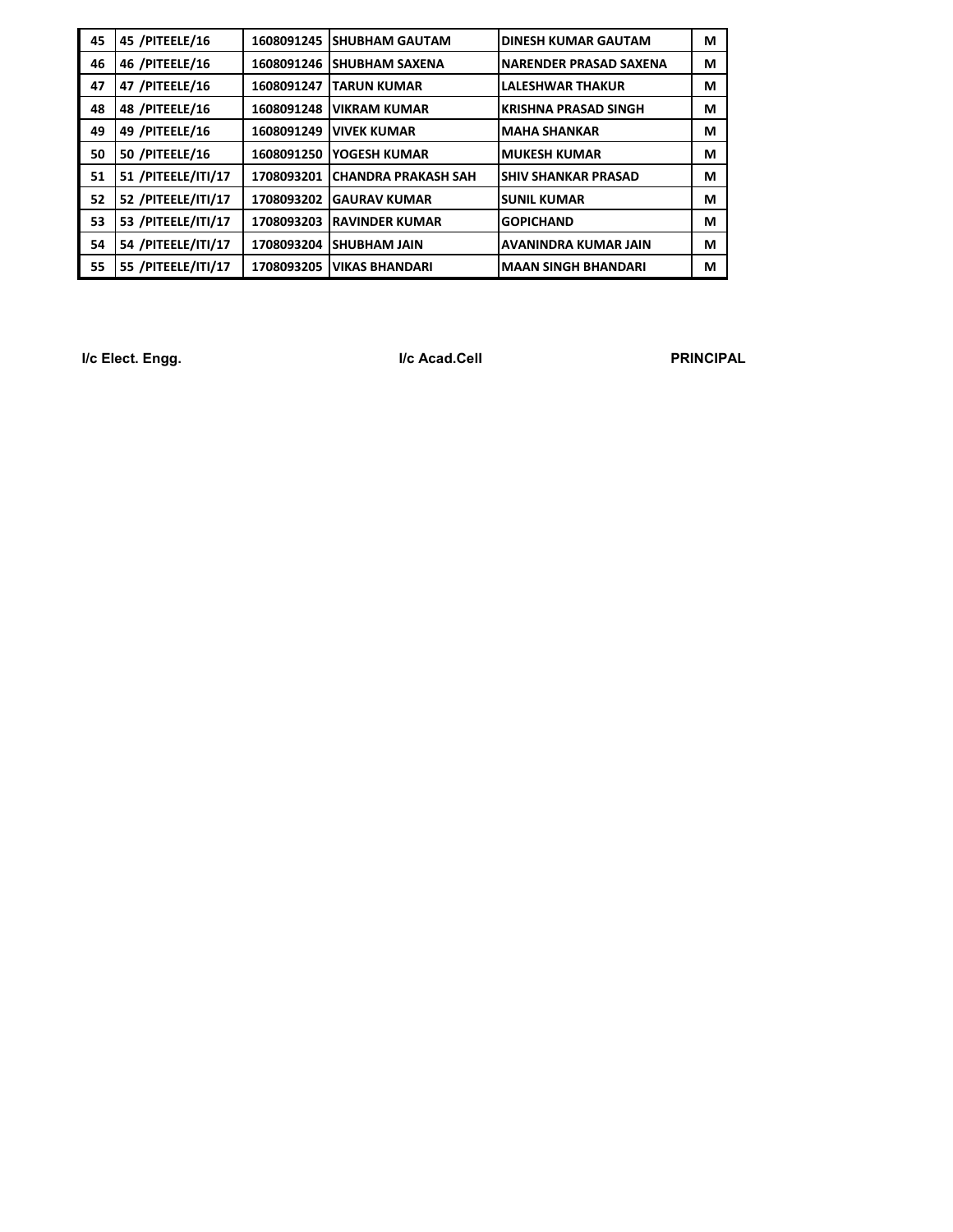## **GOVT. OF NCT. OF DELHI PUSA INSTITUTE OF TECHNOLOGY Roll List PUSA : NEW DELHI-12**

|     | .                    |                     |                                                          |                           |            |
|-----|----------------------|---------------------|----------------------------------------------------------|---------------------------|------------|
|     | Semester<br>v        |                     | Elex. Comm. Engg. (Eve. Shift)<br>Academic Year: 2017-18 |                           |            |
|     |                      |                     |                                                          |                           |            |
| SNo | <b>Class Roll No</b> |                     | <b>BTE Roll No. NAME OF STUDENTS</b>                     | FATHERS NAME              | <b>SEX</b> |
| 1   | 2 PITEECE/16         | 1608081202 ABHISHEK |                                                          | UMESH KUMAR SINGH         | М          |
| 2   | 4 PITEECE/16         |                     | 1608081204 ADITYA BHARDWAJ                               | SANJEEV KUMAR SHARMA      | М          |
| 3   | 5 PITEECE/16         |                     | 1608081205 AJIT KUMAR                                    | AMRIT KISHOR MANDAL       | М          |
| 4   | 6 PITEECE/16         |                     | 1608081206 AKASH SHUKLA                                  | <b>DEVENDER SHUKLA</b>    | М          |
| 5   | 7 PITEECE/16         |                     | 1608081207 AKHILESH KUMAR                                | RAM AWADH                 | М          |
| 6   | 8 PITEECE/16         |                     | 1608081208 AMIT MEHTA                                    | <b>SANJEEV MEHTA</b>      | М          |
| 7   | 9 PITEECE/16         |                     | 1608081209   ANAND TIWARI                                | JAGDAMBA PRASAD TIWARI    | М          |
| 8   | 10 PITEECE/16        | 1608081210 ANIKET   |                                                          | RAJ KUMAR                 | М          |
| 9   | 11 PITEECE/16        |                     | 1608081211 ANKIT RANA                                    | DHARAM PAL SINGH          | М          |
| 10  | 13 PITEECE/16        |                     | 1608081213 ANSHUL KUMAR                                  | RAVINDRA KUMAR            | М          |
| 11  | 14 PITEECE/16        |                     | 1608081214   ANUBHAV GUPTA                               | KRISHAN GUPTA             | М          |
| 12  | 16 PITEECE/16        |                     | 1608081216 ASHOK KUMAR                                   | RAJ BAHADUR               | М          |
| 13  | 17 PITEECE/16        |                     | 1608081217 AYUSHI CHOUDHARY                              | CHANDRA SHEKHAR CHOUDHARY | F.         |
| 14  | 18 PITEECE/16        | 1608081218 BIPIN    |                                                          | <b>HARISH CHANDRA</b>     | М          |
| 15  | 19 PITEECE/16        |                     | 1608081219 BITTU KUMAR GUPTA                             | SANJAY KUMAR GUPTA        | М          |
| 16  | 20 PITEECE/16        | 1608081220 DEEPAK   |                                                          | <b>RAM NARAYAN</b>        | М          |
| 17  | 21 PITEECE/16        |                     | 1608081221 DEEPAK KUMAR                                  | ASHOK KUMAR CHAUHAN       | М          |
| 18  | 22 PITEECE/16        |                     | 1608081222 FARMAN AHMED                                  | IRFAN AHMED               | М          |
| 19  | 23 PITEECE/16        |                     | 1608081223 HRITIK CHAUHAN                                | VINOD CHAUHAN             | М          |
| 20  | 24 PITEECE/16        |                     | 1608081224   KAPIL KUMAR SINGH                           | <b>HAR PAL SINGH</b>      | М          |
| 21  | 25 PITEECE/16        |                     | 1608081225 PRASHANT KUMAR JHA                            | SUDHAN JHA                | М          |
| 22  | 26 PITEECE/16        |                     | 1608081226 PRASHANT SORENG                               | VIJAY SORENG              | М          |
| 23  | 27 PITEECE/16        |                     | 1608081227 PRATEEK MASIH                                 | SHARVAN MASIH             | М          |
| 24  | 28 PITEECE/16        |                     | <b>1608081228   PRINCE KUMAR</b>                         | <b>LALIT CHOUDHARY</b>    | М          |
| 25  | 29 PITEECE/16        |                     | 1608081229   PUNEET KUMAR                                | ANGAD KUMAR               | М          |
| 26  | 30 PITEECE/16        |                     | 1608081230 RAHUL KUMAR                                   | RAJENDRA SINGH            | М          |
| 27  | 31 PITEECE/16        |                     | 1608081231 RAHUL PANDIT                                  | <b>RAMA SHANKAR</b>       | М          |
| 28  | 32 PITEECE/16        |                     | 1608081232 RAHUL SHARMA                                  | <b>BABU LAL SHARMA</b>    | М          |
| 29  | 33 PITEECE/16        |                     | 1608081233 RAJEEV KUMAR                                  | <b>VINOD KUMAR</b>        | М          |
| 30  | 34 PITEECE/16        |                     | 1608081234 RAJUL SINGH CHAUHAN                           | DUTTA KUMAR SINGH         | м          |
| 31  | 35 PITEECE/16        | 1608081235 ROHIT    |                                                          | SHIV SINGH                | М          |
| 32  | 36 PITEECE/16        |                     | 1608081236 ROHIT VERMA                                   | RAJESH KUMAR VERMA        | М          |
| 33  | 37 PITEECE/16        | 1608081237 ROSHAN   |                                                          | RAJESH MAURYA             | М          |
| 34  | 38 PITEECE/16        |                     | 1608081238 SACHIN VASHISHT                               | <b>JAI BHAGWAN</b>        | М          |
| 35  | 39 PITEECE/16        |                     | 1608081239 SANDEEP KUMAR                                 | BAGINDER YADAV            | М          |
| 36  | 41 PITEECE/16        |                     | 1608081241 SHUBHAM GAUTAM                                | HARIDAY NARAYAN GAUTAM    | М          |
| 37  | 42 PITEECE/16        |                     | 1608081242 SHUBHAM SINGH                                 | <b>RAKESH SINGH</b>       | М          |
| 38  | 43 PITEECE/16        |                     | 1608081243 SUNIL YADAV                                   | BK PRASAD                 | М          |
| 39  | 44 PITEECE/16        |                     | 1608081244 TUSHAR KUSHWAHA                               | <b>RAMESH KUSHWAHA</b>    | М          |
| 40  | 45 PITEECE/16        |                     | 1608081245 VAIBHAV PAHUJA                                | LEKH RAJ PAHUJA           | М          |
| 41  | 46 PITEECE/16        |                     | 1608081246 VARUN PAL                                     | NARESH                    | М          |
| 42  | 47 PITEECE/16        |                     | 1608081247 VINOD ARORA                                   | <b>SUNIL KUMAR</b>        | М          |
| 43  | 48 PITEECE/16        | 1608081248 VISHAL   |                                                          | BRIJESH KUMAR             | М          |
| 44  | 51 / PITEECE/ITI/17  | 1708083201 KAMLESH  |                                                          | RAGHU NANDAN              | М          |
| 45  | 52 / PITEECE/ITI/17  |                     | 1708083202 MAYANK PANCHAL                                | VIJENDER KUMAR            | М          |
| 46  | 51 /PITEECE/VOC/17   |                     | <b>1708082203 SAURAV THAKUR</b>                          | <b>MAHENDRA SINGH</b>     | М          |
| 47  | 52 / PITEECE/ITI/17  |                     | 1708083204   VINOD BAGHEL                                | SOHAN SINGH BAGHEL        | М          |
| 48  | 54 / PITEECE/ITI/17  |                     | 1708083205   YOGESH KUMAR                                | <b>MOHAN SINGH</b>        | М          |

Г